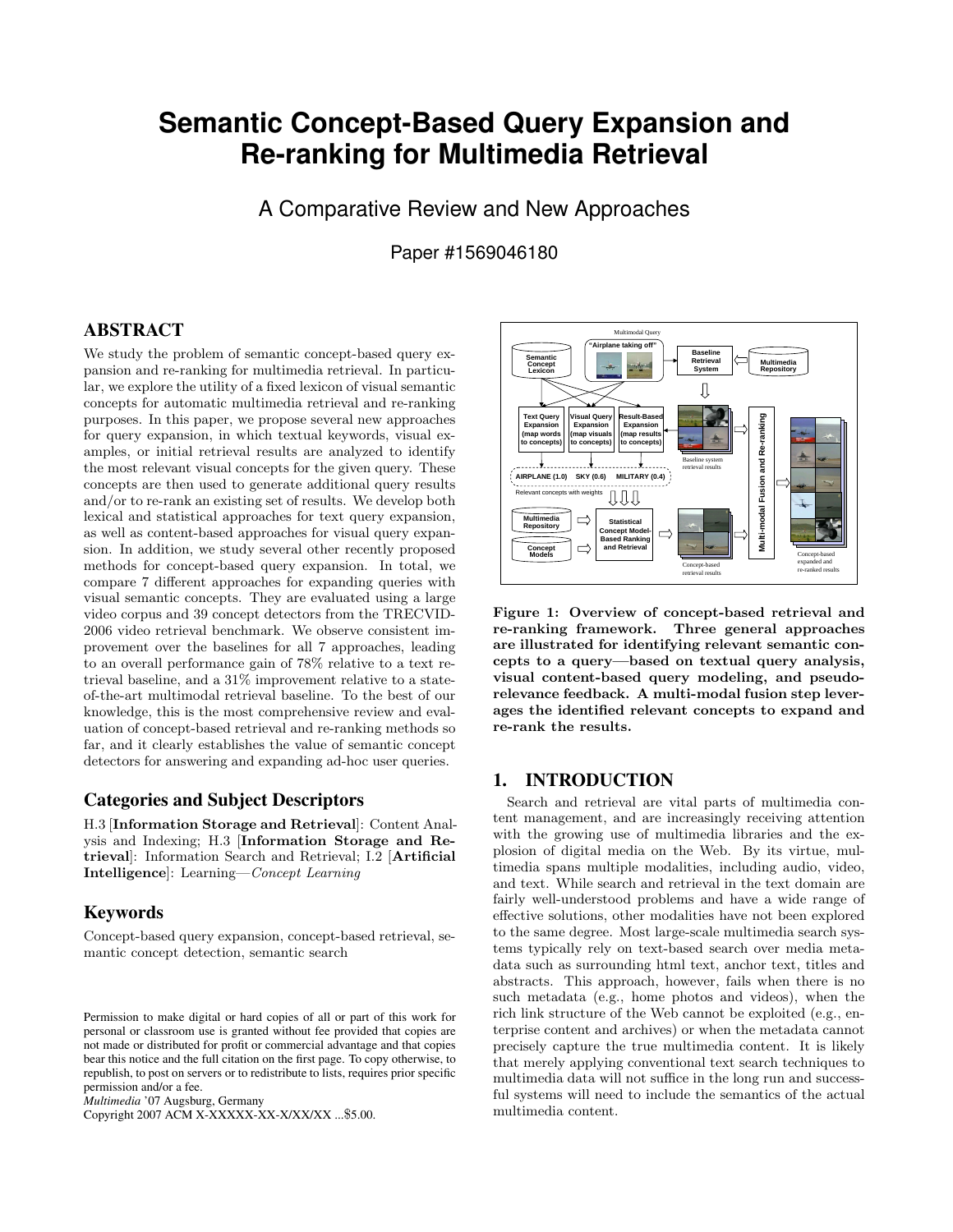On the other extreme, there has been a substantial body of work in the research community on content-based retrieval methods by leveraging the query-by-example and relevance feedback paradigms. These methods do not require any additional metadata, but rely on users to express their queries in terms of query examples with low-level features such as colors, textures and shapes. Finding appropriate examples, however, is not easy, and it is still quite challenging to capture the user intent with just a few examples.

To address these issues, a new promising direction has emerged in recent years, namely, using machine learning techniques to explicitly model the audio, video, and image semantics. The basic idea is that statistical detectors can be learned to recognize semantic entities of interest such as people, scenes, events, and objects—by using more training examples than a user would typically provide in an interactive session (in most cases using hundreds or thousands of training examples). Once pre-trained, these detectors could then be used to tag and index multimedia content semantically in a fully automated fashion. Work in this field related to video concept detection and retrieval has been driven primarily by the TREC Video Retrieval Evaluation (TRECVID) community [33], which provides a common testbed for evaluating approaches by standardizing datasets, benchmarked concepts and queries [21, 2, 14, 32, 7]. A major open problem is how to scale this approach to thousands of reliable concept detectors, each of which may require thousands of training examples in turn. Notable efforts in creating large training corpora include the collaborative annotation efforts undertaken by TRECVID participants, donated annotations by the MediaMill team from the University of Amsterdam [31], as well as the Large Scale Concept Ontology for Modeling (LSCOM) effort to define and annotate on the order of 1000 concepts from the broadcast news domain [22]. At present, however, reliable concept detectors are still limited to tens of concepts only, while usable concept detectors exist for a few hundred concepts at best. It is therefore imperative to develop techniques that maximally leverage the limited number of available concept detectors in order to enable or improve video search when the metadata is limited or completely absent.

In this paper, we study the problem of semantic conceptbased query expansion and re-ranking for multimedia retrieval purposes. In particular, we consider a fixed lexicon of semantic concepts with corresponding visual detectors, and we explore their utility for automatic multimedia retrieval and re-ranking purposes. We propose several new approaches for query expansion, in which the query textual terms, query visual examples, or the query baseline results are analyzed to identify relevant visual concepts, along with corresponding weights. The most salient concepts are then used to generate additional query results (improve recall) or to re-rank an existing set of results (improve precision).

Specific contributions. We propose a novel lexical query expansion approach leveraging a manually constructed rulebased mapping between a lexicon of semantic text annotations and a lexicon of semantic visual concepts. The proposed approach uses deep parsing and semantic tagging of queries based on question answering technology. It outperforms two popular lexical approaches based on synonym expansion and WordNet similarity measures. We also propose a novel statistical corpus analysis approach, which identifies significant correlations between words in the English

language and concepts from the visual concept vocabulary based on their co-occurrence frequency in the video corpus. This approach performs on par with, or better than, lexical query expansion approaches but has the advantage of not requiring any dictionaries, or manually constructed concept descriptions, and is therefore more scalable. We also study smart data sampling and content modeling techniques for concept-based expansion based on visual query examples. Finally, we study and evaluate several other previously proposed methods for concept-based query expansion and retrieval. In total, we compare and empirically evaluate 7 different approaches for expanding ad-hoc user queries with relevant visual concepts. We observe consistent improvement over the baselines for all 7 approaches, leading to an overall performance gain of 78% relative to a text retrieval baseline, and a 31% improvement relative to a multimodal retrieval baseline. To the best of our knowledge, this is the most comprehensive review and evaluation of concept-based retrieval and re-ranking methods to date.

# 2. RELATED WORK

# 2.1 Text-Based Query Expansion

Since concept-based query expansion is related to research in text-based query expansion, we give an overview of the main approaches from that domain. In principle, the idea is to expand the original query with additional query terms that are related to the query. The addition of related terms can improve recall—especially for short queries—by discovering related documents through matches to the added terms. It may also refine the meaning of overly broad queries, thereby re-ranking results and improving precision. This of course works only as long as the refined query is indeed consistent with the original one. Experiments in text document retrieval have shown that query expansion is highly topicdependent and bears the risk of topic drift, where the semantics of the query changes as additional terms are added.

#### *2.1.1 Lexical approaches (language-specific)*

Lexical approaches leverage global language properties, such as synonyms and other linguistic word relationships (e.g., hypernyms). These approaches are typically based on dictionaries or other similar knowledge representation sources such as WordNet [34]. Lexical query expansion approaches can be effective in improving recall but due to word sense ambiguity they also frequently suffer from topic drift.

#### *2.1.2 Statistical approaches (corpus-specific)*

Statistical approaches are data-driven and attempt to discover significant word relationships based on term co-occurrence analysis and feature selection. These relationships are more general and may not have linguistic interpretation. Early corpus analysis-based methods group words together based on their co-occurrence patterns within documents [26]. Related well-known methods include term clustering [18] and Latent Semantic Indexing [10], which group related terms into clusters or hidden orthogonal dimensions based on termdocument co-occurrence patterns. Later approaches attempt to reduce topic drift by looking for frequently co-occuring patterns only within the same context, as opposed to the entire document, where the context can be the same paragraph, sentence, or simply a neighborhood of  $n$  words [29, 17, 35, 12, 5].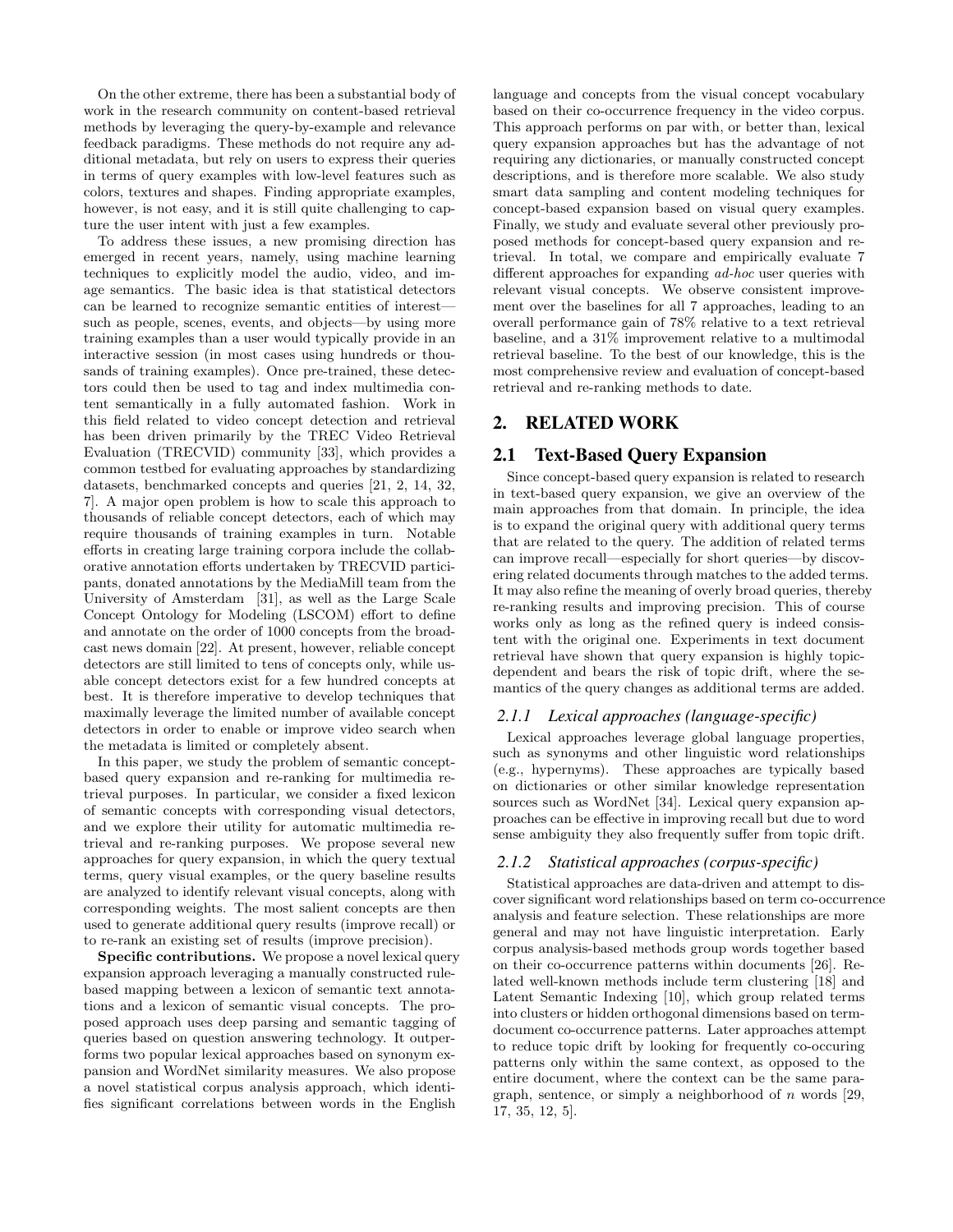# *2.1.3 Statistical approaches (query-specific)*

In contrast to global statistical approaches, which consider the distribution and co-occurrence of words within an entire corpus, local analysis uses only a subset of the documents to identify significant co-occurrence patterns. This subset is typically a set of documents explicitly provided or tagged by the user as being relevant to the query. In relevance feedback systems, for example, the system modifies the query based on users' relevance judgements of the retrieved documents [28]. To eliminate or reduce the need for user feedback, some systems simply assume that the top N retrieved documents are relevant, where  $N$  is determined empirically and is typically between 20 and 100. This is motivated by the assumption that the top results are more relevant than a random subset and any significant co-occurrence patterns found within this set are more likely to be relevant to the query. This approach is called pseudo-relevance feedback, or blind feedback [35].

# 2.2 Visual Concept-Based Query Expansion

Existing approaches for visual concept-based retrieval can similarly be categorized into the three categories for textbased approaches—lexical and global or local statistical approaches. There are a few differences, however, in that the documents in this case are multimodal (e.g., video clips) as opposed to purely textual, and the correlations of interest involve visual features or concepts, as opposed to just words. Also, multimodal queries have additional aspects than text queries and can include content-based query examples. Existing approaches can therefore also be broadly categorized depending on the required input—query text, visual query examples, or baseline retrieval results. Table 1 summarizes related work along both dimensions.

# *2.2.1 Lexical approaches (language-specific)*

Lexical approaches for visual concept-based query expansion are based on textual descriptions of the visual concepts, which essentially reduce the problem to that of lexical textbased query expansion. Typically, each concept is represented with a brief description or a set of representative terms (e.g., synonyms). Given a textual query, the query words are then compared against the concept descriptions, and any matched concepts are used for refinement, where the matching may be exact or approximate [7, 32, 13, 8]. In the latter case, lexical similarity is computed between the query and the concepts using WordNet-based similarity measures, such as Resnik [27] or Lesk [3, 23]. Alternatively, Snoek et al. [32] also consider the vector-space model for similarity between queries and concept descriptions. In [32], word sense disambiguation is performed by taking the most common meaning of a word, as the authors found this to be the best approach from a number of disambiguation strategies they considered. In [13], the authors disambiguate term pairs by taking the term senses that maximize their pairwise Lesk similarity. In [8], the term similarities are modeled as a function of time to reflect the time-sensitive nature of broadcast news and to filter out "stale" correlations.

#### *2.2.2 Statistical approaches (corpus-specific)*

To the best of our knowledge, there is no previous work on global corpus analysis approaches for visual conceptbased query expansion. We propose one such method in Section 4.3.

# *2.2.3 Statistical approaches (query-specific)*

Local statistical approaches for visual concept-based query expansion have not been explored as much as lexical approaches. Smith et al. [30] consider the scenario of contentbased retrieval, where the query is specified with one or more visual examples. They project each visual example onto a semantic space by constructing a model vector of concept detection confidences for each image. Once queries are mapped to this semantic space, traditional content-based retrieval techniques are used. We have previously proposed [1]the probabilistic local context analysis method described in Section 4.6.

A summary of concept-based query expansion and retrieval approaches, categorized along the above dimensions, is presented in Table 1.

| Concept-based                                      | Text           | Visual                                                            | Result-   |
|----------------------------------------------------|----------------|-------------------------------------------------------------------|-----------|
| query expansion                                    | query          | query                                                             | based     |
| approaches                                         | expansion      | expansion                                                         | expansion |
| Lexical                                            | [7, 32, 13, 8] |                                                                   |           |
| $\langle$ language-specific $\rangle$ Sec. 4.1–4.2 |                |                                                                   |           |
| Statistical                                        | Section 4.3    |                                                                   |           |
| (corpus-specific)                                  |                |                                                                   |           |
| Statistical                                        |                | $\begin{bmatrix} 30, 32, 1 \\ \text{Sec. } 4.4-4.5 \end{bmatrix}$ |           |
| (query-specific)                                   |                |                                                                   | Sec. 4.6  |

Table 1: Summary of concept-based query expansion and retrieval approaches categorized along two dimensions. See text for description of individual approaches.

# 3. CONCEPT-BASED RETRIEVAL AND RE-RANKING FRAMEWORK

The proposed concept-based retrieval and re-ranking framework is illustrated in Figure 1. We consider approaches for concept-based expansion of text queries, visual contentbased queries, as well as initial retrieval results produced by any baseline retrieval system, be it text-based, contentbased, or multimodal. The identified relevant concepts are then used to retrieve matching shots based on statistical detectors for the 39 LSCOM-lite concepts used in TRECVID evaluations.

# 3.1 Semantic concept lexicon

For the multimedia research community, TRECVID provides a benchmark for comparison of different statistical learning techniques. It also sparked off a healthy debate on identifying a lexicon and a taxonomy that would be effective in covering a large number of queries. One such exercise to address the issue of a shallow taxonomy of generic concepts that can effectively address a large number of queries resulted in the creation of the LSCOM-lite lexicon (Figure 2) used in the TRECVID Video Retrieval evaluation [33]. Recently, the full LSCOM effort has produced a concept lexicon of over 1000 visual concepts for the broadcast news domain, along with annotations for many of them over a large video corpus [22]. This annotated corpus contains nearly 700K annotations, over a vocabulary of 449 concepts and a video data set of 62K shots. Independently, the MediaMill team from the University of Amsterdam has also donated a lexicon and annotations for 101 semantic concepts [31] defined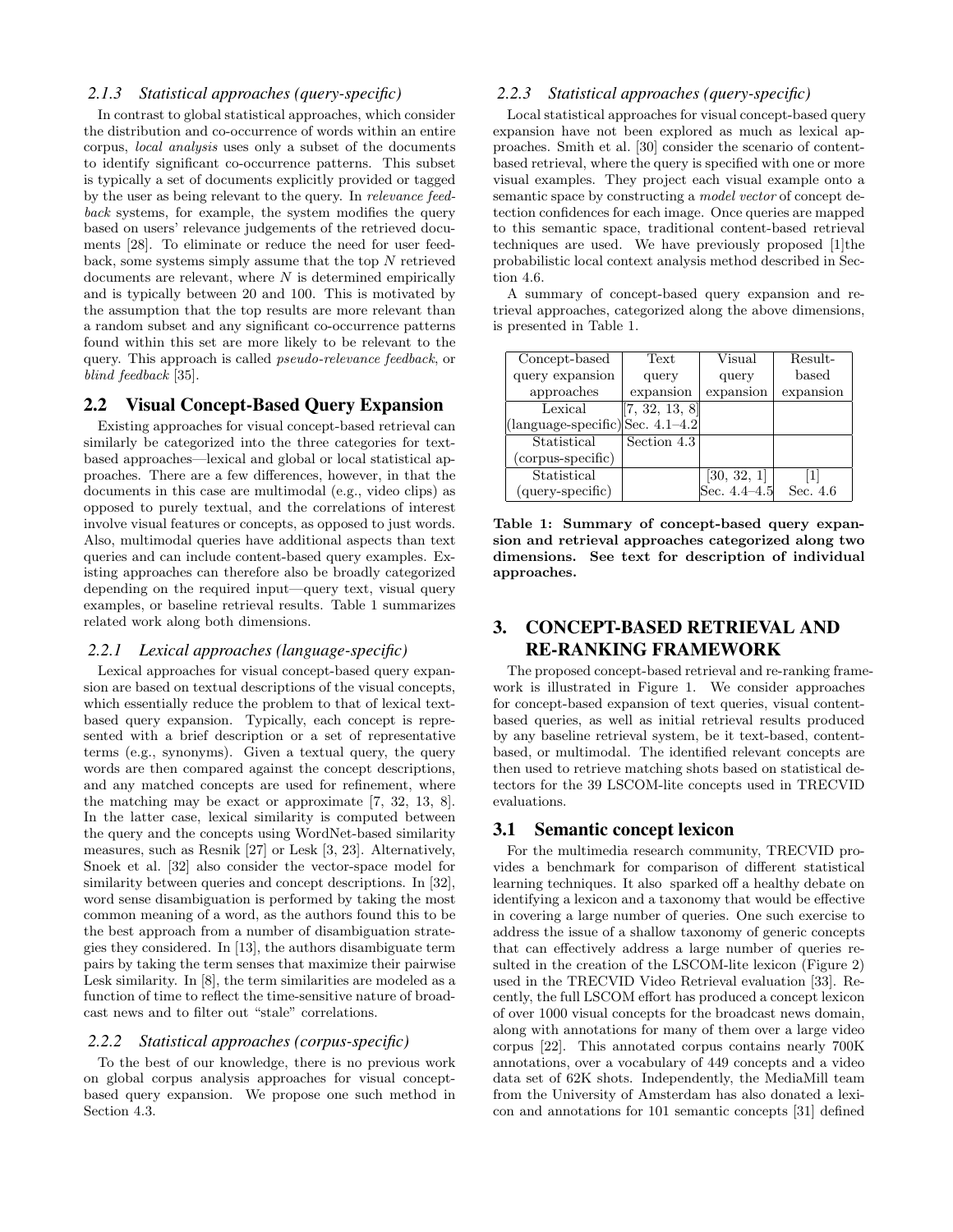on the same corpus. These large, standardized, and annotated corpora are extremely useful for training large sets of visual concept detectors and allow better comparability across systems so that research progress can be tracked. For the experiments in this paper, we use the 39 LSCOM-lite concepts from Figure 2 since they have the most robust detectors and are the ones used in TRECVID 2005–2006 evaluations.



Figure 2: The LSCOM-lite concept lexicon.

As a first step we built support vector machine models for all 39 concepts of the LSCOM-lite lexicon based on low-level visual features from the training collection.

These models are used to generate quantitative scores indicating the presence of the corresponding concept in any test set video shot. Quantitative scores can be converted into confidence scores, which are used in our re-ranking experiments. The resulting concept detectors achieve some of the best scores in the TRECVID High Level Feature Detection task. [1].

Since each concept encompasses broad meaning and can be described by multiple words and phrases, we manually describe each concept with a set of synonyms and other words and phrases that represent its meaning. We also manually mapped these representative concept terms to Word-Net synsets to remove any ambiguity in their meaning. This is a commonly used approach in the literature [7, 2, 13, 8, 32]. Each concept in our lexicon therefore has a brief text description, a set of WordNet synsets, and a corresponding statistical detector.

# 3.2 Query analysis

For textual queries, we perform common query analysis and normalization, including stop-word removal and Porter stemming. We also identify phrases using a dictionary lookup method based on WordNet, as well as statistical part-ofspeech tagging and sense disambiguation based on deep parsing and context modeling. We further filter queries to keep only nouns, verbs, and phrases. In addition, named entities are extracted and query terms are annotated using a semantic text annotation engine, which detects over 100 named and nominal semantic categories, such as named/nominal people, places, organizations, events, etc. [1].

For visual content-based queries, we extract low-level visual descriptors from all query examples, and evaluate each concept model with respect to these descriptors. This results in a 39-dimensional model vector of concept detection scores for each visual example.

#### 3.3 Concept-based query expansion

After query analysis, we apply one of 7 concept-based query expansion methods to identify the set of relevant concepts for the given query, along with their weights for fusion purposes. These methods are described in more detail in Section 4.

# 3.4 Concept-based retrieval

In this step, we use the identified concepts, along with their relevance weights, to retrieve relevant results from the video corpus. In particular, each concept detector is used to rank the video shots in order of detection confidence with respect to the given concept. Given the set of related concepts for a query, the corresponding concept detection ranked lists are combined into a single concept-based retrieval result list. Various fusion strategies can be considered in this step but for simplicity, we use simple weighted averaging of the confidence scores, where the weights are proportional to the query-concept relevance score returned for each concept.

Formally, let  $X$  be the set of shots in the database, let  $C$ be the set of concepts in the lexicon, let  $S_c(x)$  denote the detection confidence score for shot  $x \in \mathcal{X}$  with respect to concept  $c \in \mathcal{C}$ . Let  $\mathcal{S}(x) = \{S_c(x) | c \in \mathcal{C}\}\)$  be the concept confidence vector of detection confidence scores for a given shot  $x \in \mathcal{X}$ , and let  $\mathcal{W} = \{W_c \mid c \in \mathcal{C}\}\$ be the concept weight vector of query-concept relevance weights with respect to the current query. The final relevance score for a shot  $x \in \mathcal{X}$ with respect to concepts  $\mathcal C$  is calculated as follows:

$$
R_{\mathcal{C}}(x) = \mathcal{W} \cdot \mathcal{S}(x) = \sum_{c \in \mathcal{C}} W_c S_c(x) \tag{1}
$$

#### Concept confidence score normalization.

Approaches for confidence score normalization based on range, rank, or sum-based normalization, or voting schemes, are frequently used in meta-search or multi-source combination scenarios [9, 20]. Other approaches designed specifically for normalizing concept detection scores use score smoothing based on concept frequency and/or detector reliability [30, 32, 15]. Finally, approaches for calibrating raw SVM scores into probabilities are also relevant but typically require additional training data [25]. For our experiments we use statistical normalization of the confidence scores to zero mean and unit standard deviation:

$$
S_c' = \frac{S_c - \mu_c}{\sigma_c},\tag{2}
$$

where  $\mu_c$  and  $\sigma_c$  are the collection mean and standard deviation of the confidence scores for concept  $c \in \mathcal{C}$ .

#### 3.5 Concept-based expansion/re-ranking

In this step, the concept-based retrieval results are used to expand/re-rank the results of the baseline retrieval system. We differentiate between two fusion scenarios—expanding/reranking the results of a baseline retrieval system using a set of relevant concepts vs. fusing the results of multiple retrieval systems from multiple modalities for the final result ranking. To reduce complexity and alleviate the need for a large number of training queries needed to learn fusion parameters, we use simple non-weighted averaging in the case of baseline result expansion and re-ranking. This approach typically generalizes well and has proven to be robust enough for re-ranking purposes.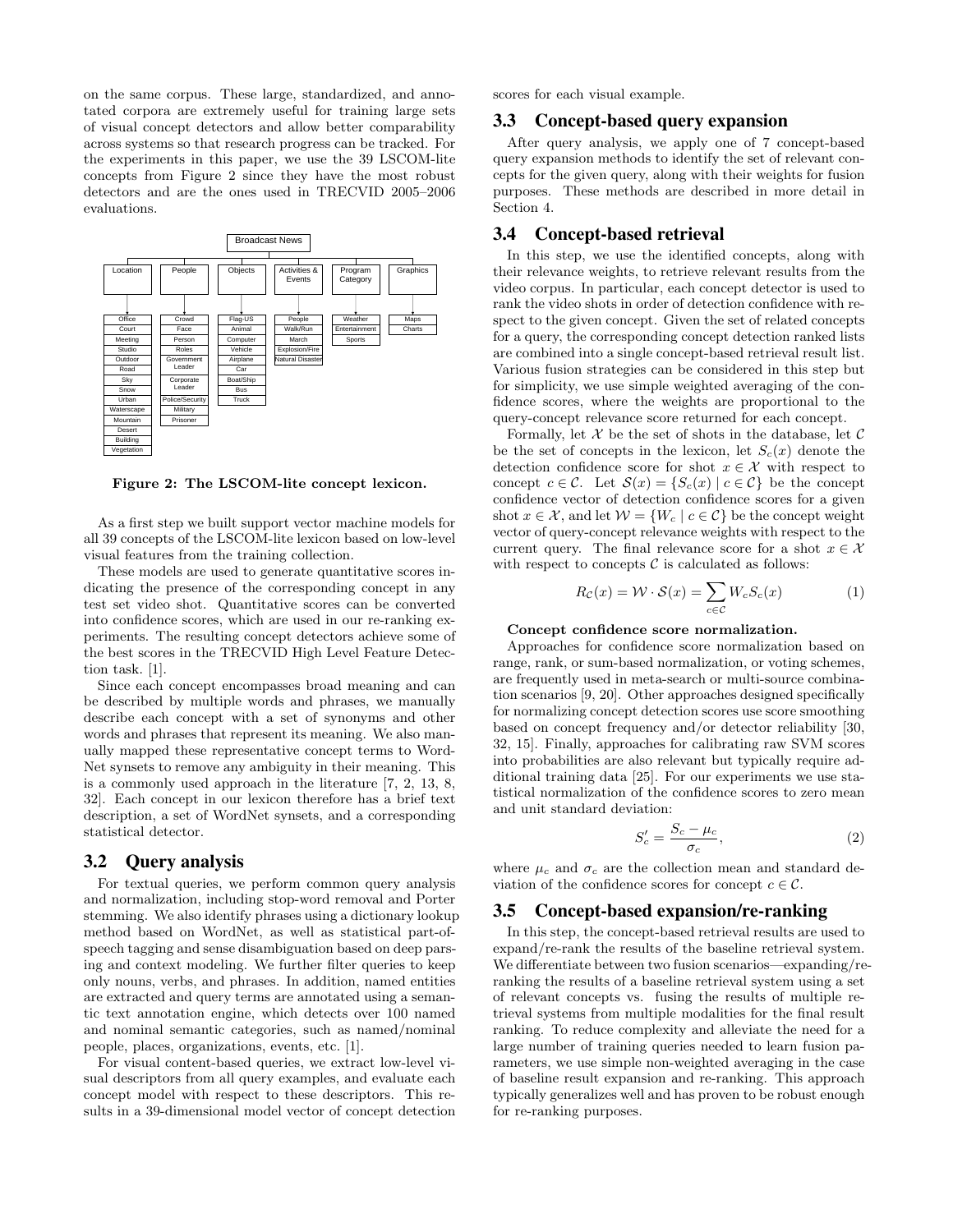# 3.6 Multi-modal/multi-expert fusion

Finally, we fuse the results across all available modalities and retrieval experts using query-dependent fusion techniques. This is motivated by the fact that each modality/retrieval expert typically has different strengths and weaknesses. For example, text-based retrieval systems are good at finding named entities, while content-based retrieval systems are typically good for visually homogeneous query classes, such as sports, weather, etc. We consider linear combination for multiple rank-lists, and use fusion weights that depend on the properties of the query topic. Such query-dependent fusion approaches have been found to consistently outperform query-independent fusion [36, 19], and we use a novel variant of query mapping that would generate query-classes dynamically.

We use a semantic text annotation engine [1] to tag the query text with more than one hundred semantic tags in a broad ontology, designed for question-answering applications on intelligence and news domains. The set of over a hundred tags covers general categories, such as person, geographic entities, objects, actions, events. For instance, "Hu Jintao, president of the People's Republic of China" is tagged with "Named-person, President, Geo-political Entity, Nation". We manually design a mapping from all semantic tags to seven binary feature dimensions, intuitively described as Sports, Named-Person, Unnamed-Person, Vehicle, Event, Scene, Others. This mapping consists of rules based either on commonsense ontological relationships, e.g., "President" leads to NamedPerson, or on frequent co-occurrence, such as "Road" implies Vehicle.

The query text analysis and feature mapping is performed on both the set of known (training) queries as well as on each of the new queries. We map a new query to a small set of neighbors among the training queries (with inner product of query features serving as the similarity measure), and then dynamically generate optimal query weights for those training queries on-the-fly. This dynamic query fusion scheme performs better than hard or soft query class dependent fusion in our case, since the query feature space is relatively clean and rather low-dimensional [1].

# 4. QUERY EXPANSION APPROACHES

# 4.1 Lexical Concept Matching

The first two approaches we consider are the naive wordspotting approach or matching query terms to concept descriptions directly, as well as a lexical query expansion approach based on a WordNet similarity measure between visual concept descriptions and text queries. These are by far the most commonly used approaches for visual conceptbased query expansion [2, 7, 32, 13, 4, 6, 8]. With the naive approach, using manually established concept descriptions consisting of representative concept "trigger" words, we find direct matches between query terms and visual concepts (e.g. term "flight" resolves to concept "airplane", "soccer" resolves to "sports", etc.). While only applicable to a limited number of queries, this approach produces a highly accurate mapping between visual and textual modalities. We call this approach Direct Hit-based lexical expansion.

In a separate and a more generally applicable query expansion approach, the related concepts to a query are identified not only by exact matches between query terms and concept descriptions, but also by soft matching and similarity scoring based on WordNet relatedness between visual concept descriptions and query terms. In particular, we follow the approach from [13], where visual concepts are weighted based on their similarity to query terms through an adapted Lesk semantic relatedness score [3, 23]. The Lesk score is computed for all pairs of query terms and concept representative terms. For a given term-concept pair, we select the highest Lesk similarity score based on the intuition that the most similar senses are most likely to be the ones used in the same context. Similarity score vectors of 39 concepts for each query term are aggregated and normalized by the number of query terms, resulting in the query's lexical similarity to the 39 visual concepts. In a departure from [13], we have a final de-noising step, where we threshold all similarity scores (i.e., concept weights), and keep only the significant weights that are larger than the mean plus 1 standard deviation, as calculated over the 39-dimensional concept weight vector. We find that this de-noising step generalizes better than the global top- $k$  weight thresholding mechanism used in [13], as it results in a variable number of related concepts per query, which is more realistic for general queries. We term this approach WordNet-based lexical expansion.

# 4.2 Lexical Rule-based Ontology Mapping

Complimentary to the lexical word-based concept matching described in the previous section, we also utilize deep semantic analysis of the query text and derive a mapping from the semantic tags on the words/phrases to visual concepts. Deeper text analysis is beneficial, since words can have multiple senses, and direct word-spotting may not distinguish them. For instance, in the query people in uniform and in formation, the words uniform and formation have very distinct meanings, which are not apparent without considering the part-of-speech information and the context. In this case, a specially designed mapping from text semantics to visual concepts is useful, since (1) some semantic text categories have a closely-related visual category (e.g., Named-person  $\rightarrow$  person, face), while others may not have direct visual implications (e.g., Nation); (2) even when there is a strong text-to-visual connection, the mapping is rarely one-to-one, due to the currently limited ontology for both text and visual categories. For example, text annotations Vehicle, Road shall map to car, bus, while Vehicle, Waterbody shall map to boat-ship in the LSCOM ontology.

Similar to Section 3.6, we use a semantic text annotation engine [1]to tag the query text with more than one hundred semantic tags in a broad ontology. A set of a few dozen rules are manually designed to map the semantic tags to one or more of the LSCOM-lite concepts, each of which belongs to one of the following three types (1) one-to-one or one-to-many mapping, e.g., a text tag Sport maps to visual concepts *sports* and *walking-running*; (2) many-to-one or many-to-many mapping, e.g., Vehicle and Flight imply sky, airplane; and (3) negated relationships, such as Furniture implies NOT outdoors.

# 4.3 Statistical Corpus Analysis

Global corpus analysis approaches for query expansion typically perform correlation analysis between pairs of terms based on their co-occurrence counts in the corpus. Term cooccurrence can be measured within the same document, the same paragraph/sentence, or within a small window of a few neighboring words only. Given the term co-occurrence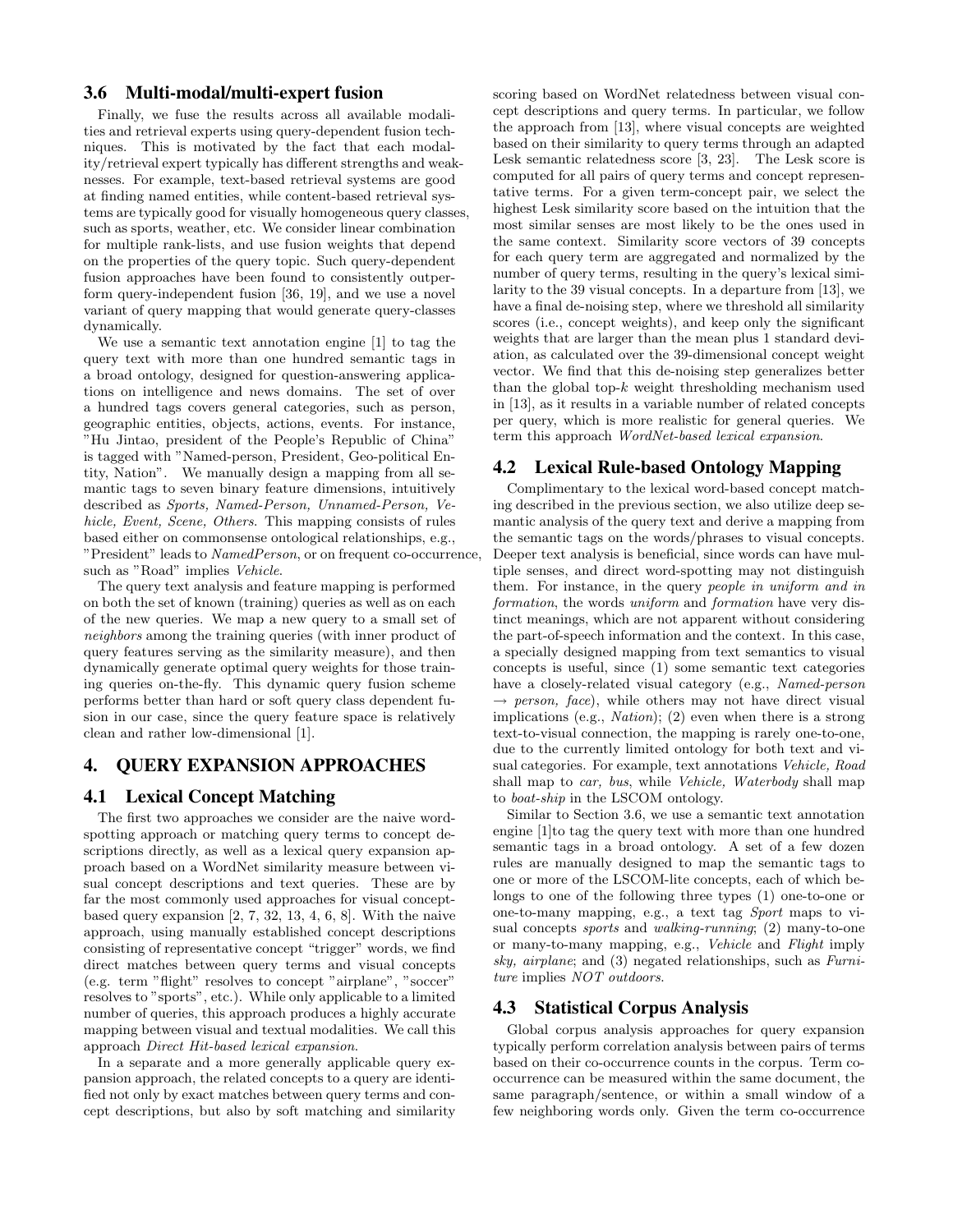counts, a statistical test is usually performed to measure which correlations are significant. Identified term pairs with significant correlations are then linked together so that when either term appears in the query, the other can be used for query expansion purposes.

We adopt the same methodology for visual concept-based query expansion, except that we identify significant correlations between words in the English language vocabulary and visual concepts in the semantic concept lexicon (LSCOMlite). To measure co-occurrence counts, we implicitly associate the visual concepts detected for a given video shot with all of the words from the video speech transcript that occur within a fixed temporal neighborhood around the given shot. To this end, we applied a likelihood ratio statistical significance test called the  $G^2$  test [11]. Dunning [11] showed that this test is more accurate than Pearson's  $\chi^2$  test, especially for sparse contingency tables, and introduced the test to the computational linguistics community where it now widely used. It can be shown that  $G<sup>2</sup>(X, Y)$  can also be expressed in terms of mutual information  $I(X; Y)$  as follows:

$$
G^{2}(X,Y) = 2N \cdot I(X;Y) = 2N \left( H(X) + H(Y) - H(X,Y) \right),\tag{3}
$$

where  $H(\cdot)$  is the entropy function. Mutual information is considered highly effective for feature selection purposes  $[37]^1$ , and the above formula shows that the  $G<sup>2</sup>$  statistic produces a proportional value, with the advantage that it can be evaluated for statistical significance using a  $\chi^2$  distribution table with 1 degree of freedom.

For the experiments in this paper, we use the  $G^2$  test to identify strong correlations between terms from the speech transcript and visual concepts. All  $G^2$  scores are thresholded using a certain significance level (e.g., 95%, 99%, 99.9%, or 99.99% confidence interval), and the remaining scores are normalized into Cramer's  $\phi$  correlation coefficients:

$$
\phi(X, Y) = \sqrt{G^2/N}.\tag{4}
$$

Using the above correlations, we build an associative weighted map between speech terms and visual concepts. Given an arbitrary query, all concepts that are strongly correlated to any of the query terms are then used for query expansion purposes using weights proportional to the corresponding  $\phi$  correlation coefficients. In Section 5.2 we show crossvalidation results for various confidence intervals used for  $G^2$ score thresholding, various concept binarization schemes, as well as a final performance comparison with the baseline.

#### 4.4 Statistical Content-Based Modeling

This semantic-based approach formulates the topic answering problem as a discriminant modeling one in the concept model vector space. Concept model vector space is constructed of concept detection confidences for each shot in the set [30]. If query is specified with one or more visual examples, we map each visual example onto a concept model vector space, and approach the problem as contentbased retrieval. Unlike low descriptor space, concept model vector space is highly non-linear as its dimensions use different approaches and parameters, and non-orthogonal as there is a contextual dependence among space dimensions i.e. sky' and 'mountain' concept scores are highly related. Standard content-based retrieval that selects nearest neighbors is not appropriate as Euclidean distance does not make much sense in this space. Support Vector Machine (SVM) learning approach with nonlinear kernels allows us to learn nonlinear decision boundaries in this highly skewed space. The high dimension of the space implies that the number of data samples needs to be maximal, with constraining factor of having a very small number of distinct positive topic examples. Thus, we build multiple primitive SVM classifiers whereby the positive examples are used commonly across all classifiers but each has a different sampled set of pseudonegative data points. The SVM scores corresponding to all primitive SVM models are then fused using AND logic to obtain a final model. Lets note positive examples as P and negative examples for primitive model i as  $N_i$ . We generate pseudo-negative examples  $N_i$  by sampling data points in the test set. Figure 3 illustrates the main idea. Each



Figure 3: Statistical concept-based modeling.

primitive SVM classifier cannot learn an accurate model if sampling and data selection does not carefully model the space. We maximize the number of training data while carefully selecting the pseudo-negatives to model the input space well, and balance the number of pseudo-negative data points with number of positive examples to avoid the imbalance problem in the learning process. If  $P+$  is the number of extended positive set, and 10 is a balance ratio estimate in [16], pseudo-negatives  $N_i$  per model i,  $N_i$  becomes a function of  $P+$  for every topic,  $max\{N_i/P+\}\leq 10$ . Increasing number of positives from  $P$  to extended set  $P+$  is not easy since positive examples are usually not from the target set. Random approach extend the positive set from the target semantic space with candidates that are within some range of positive examples to increase  $P+$  count, and randomly selects pseudo negatives  $N_i$  to maximize the ratio. To model the high-dimensional target space better , we cluster the semantic space using k-means clustering so that the resulting number of clusters be up to  $2 \times N \times K$ , where K is the number of primitive models to be fused, and  $N=10^*P$ , where Cluster approach uses cluster centroids learned on the test set, and, for each of P external examples per topic, selects the cluster centroid closest to that data point, and adds it to extended set  $P+$ . Cluster approach works better for more complex queries, where information signal in concept detector space is not so obvious. When information signal is a strong component in the semantic space, data modeling does not influence the search performance for the topics as SVM discrimination is well-defined, and randomizing training examples can give a more diverse input. We used a fusion run of Random and Cluster methods as our semantic-based run. We have shown [1] that semantic-based run compliments both text and visual only runs, thus allowing for a significant performance boost in the fusion step.

<sup>&</sup>lt;sup>1</sup>We note that the authors in [37] have a different terminology, and use the term mutual information to represent what is typically known as point-wise mutual information. They use the term information gain or average mutual information to represent what we call mutual information.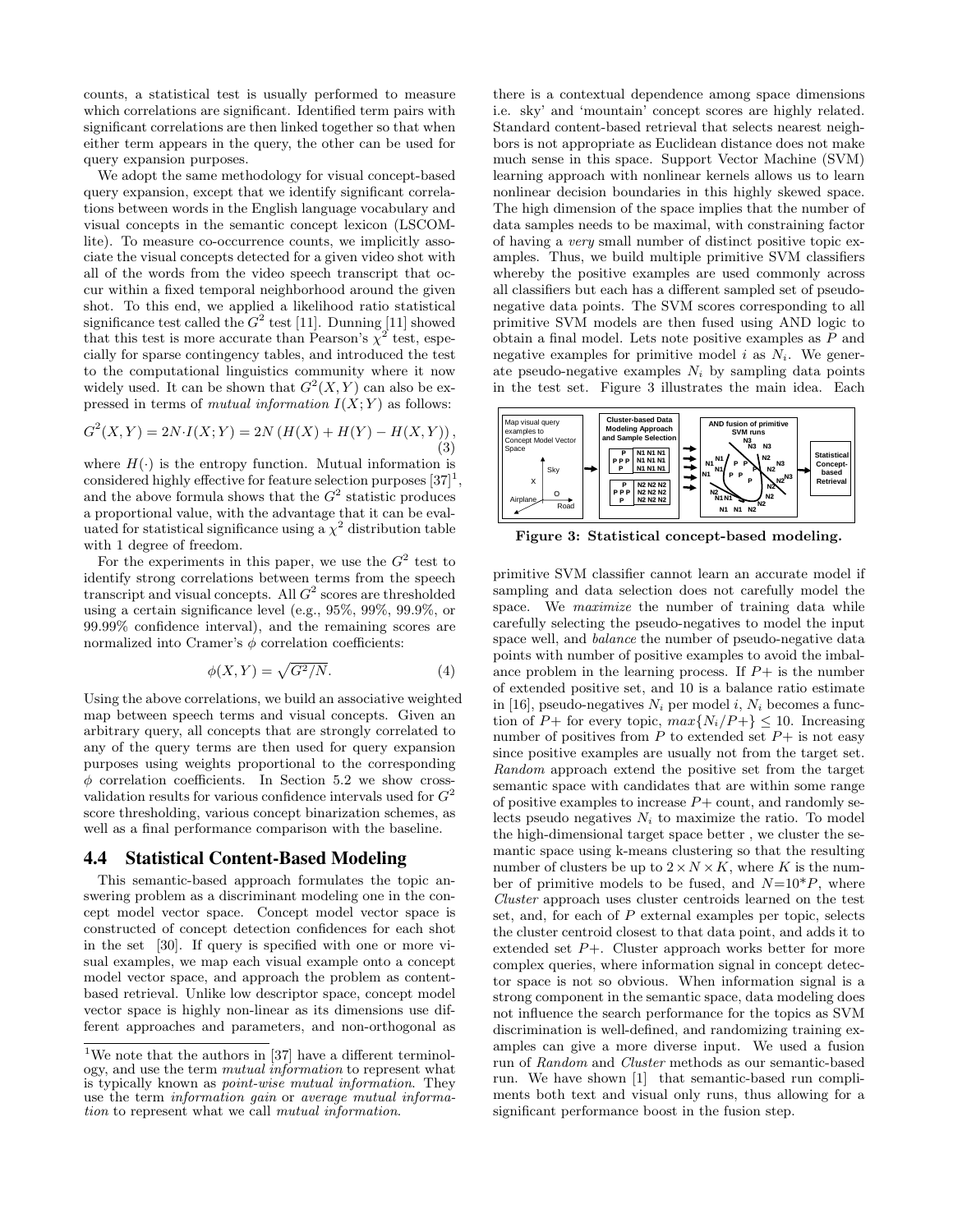# 4.5 Statistical Content-Based Model Selection

Content-Based Model selection uses a set of statistical hypothesis tests to determine if a specific concept detector is relevant to the query based on visual query examples, and what is the corresponding weight of that concept. We use standard statistical hypothesis tests, such as t-score,  $chi<sup>2</sup>$ test, majority vote, one sided student test, and likelihood ratio statistical tests to evaluate the selection and the weights assignments for concept-based runs. For one sided tests, we use the concept score distribution over the testset as a background distribution. For two-side tests, we use the concept score distribution over all query topic examples in the database as the hypothesis to test against. Thus, given the subset of related concepts for a specific query, and their weights, the corresponding concept detection ranked lists are combined using weighted averaging of the confidence scores, see Eq. 1 to create a content-based model selection run. Depending on the applied statistical test, we use the appropriate concept-based normalization as an input.

#### 4.6 Statistical Pseudo-Relevance Feedback

Pseudo-relevance feedback (PRF) examines initial retrieved documents per query topic as pseudo-positive/negative examples in order to select expanded discriminative concepts to improve the retrieval performance. Current PRF approaches use a small number of top-ranked documents to feed an automatic feedback process. If the initial retrieval performance returns poor results, as common in multimodal search scenarios, PRF is very likely to degrade the retrieval results. We take a more robust feedback approach, termed probabilistic local context analysis(pLCA) [1], that automatically leverage useful high-level semantic concepts to improve the initial retrieval output without assuming the top ranked examples are mostly relevant. pLCA approach is derived from the probabilistic ranking principle, and it suggests ranking the retrieved shots in a descending order of the conditional probability of relevance. As combination weights for the semantic concepts in Eq. 1 are unknown, we treat them as latent variables  $w_c$  and incorporate them into a relevance-based probabilistic retrieval model. If  $M_T$  is the number of top-ranked shots defined by users, and  $S_0(x_j)$  is the initial retrieval score for the shot  $x_i$ , we can compute the conditional probability of relevance  $y$  by marginalizing the latent variables  $w_c$ .

$$
p(\mathbf{y}|S_0) \propto \int_{w_c} \prod_{j=1}^{M_T} \exp\left(y_j S_0(x_j) + y_j \sum_c w_c S_c(x_j)\right) dw_c
$$
, (5)

We adopt the mean field approximation [24] to compute this marginal probability. First, we construct the family of this marginal probability. First, we construct the family of<br>variational distributions,  $q(y, w_c) = \prod_j q(w_c | \beta_c) \prod_j q(y_j | \gamma_j)$ , as a surrogate to approximate the posterior distribution  $p(\mathbf{y}|S_0)$ , where  $q(\nu_c|\beta_c)$  is a Gaussian distribution with mean  $\beta_c$  and the variance  $\sigma = 1$ , and  $q(y_j | \gamma_j)$  is a Bernoulli distribution with a sample probability of  $\gamma_i$ . After some derivations [1], we can find that the variational distribution closest to  $p(\mathbf{y}|S_0)$  must satisfy the following fix point equations,

$$
\gamma_j = \left[1 + \exp\left(2S_0(x_j) + 2\sum_c \beta_c S_c(x_j)\right)\right]^{-1}
$$
  

$$
\beta_c = \sum_j (2\gamma_j - 1)S_c(x_j).
$$
 (6)

These equations are invoked iteratively until the change of KL-divergence is small enough. Upon convergence (which is almost always guaranteed), we use the final  $q(y_i | \gamma_i)$  as a surrogate to approximate the posterior probability without explicitly computing the integral, and we simply rank the documents in a descending order of the parameter  $\gamma_i$  as the retrieval outputs. This iterative update process typically converges in a small number of iterations and thus it can be implemented efficiently in a real retrieval system.

# 5. COMPARATIVE EVALUATION

We evaluate all approaches described in the previous section on the TRECVID 2005 and 2006 test corpora and query topics [33]. Specifically, we use the TRECVID 2005 corpus and query topics for parameter tuning and cross-validation purposes, where needed, and evaluate final performance on TRECVID 2006 corpus and query topics. Both collections consist of broadcast news video clips from U.S., Arabic, and Chinese sources, with durations of 30 minutes to 1 hour each. The TRECVID 2005 test set consists of approximately 80 hours of video segmented into 45,765 shots, while the TRECVID 2006 corpus has approximately 160 hours of video, segmented into 79484 shots. Each video comes with a speech transcript obtained through automatic speech recognition, as well as machine translation for the non-English sources. Both data sets come with 24 query topics and associated ground truth. We use Average Precision at depth of 1000 to measure performance on a specific topic, and Mean Average Precision (MAP) to aggregate performance results across multiple topics. Average Precision is the official performance metric adopted by TRECVID, and essentially represents the area under the precision-recall curve. In the following, we give detailed performance analysis on the newly proposed methods, as well as a comparison of all approaches against their corresponding baselines as well as against each other. Some example query topics and corresponding concepts identified by the approaches we consider are listed in Table 4.

# 5.1 Experiment I: Lexical query expansion

In the first experiment we evaluate the performance of the proposed lexical query expansion method leveraging a rule-based ontology mapping between a text annotation lexicon and the visual LSCOM-lite concept lexicon. We compare this approach against the text retrieval baseline as well as the two other lexical approaches for query expansion synonym-based expansion (exact match) and WordNet-based expansion (soft match with Lesk-based similarity).

The results on the TRECVID 2006 dataset are presented in Figure 4, which lists performance relative to the text retrieval baseline, aggregated across three query classes as well as across all topics. The absolute Mean Average Precision (MAP) scores are summarized in Table 2 for both TRECVID collections.

From the results, it is evident that all of the lexical conceptbased query expansion approaches improve upon the text search baseline, and the proposed ontology rule-based mapping approach achieves the most significant improvements of the three lexical approaches. Improvement on the 2005 corpus ranges from a low of 12% on named person topics to a high of 85% on scene topics, with an average of about 27% gain over all topics. On 2006 data, the improvement is more modest, and we even see a loss of 10% on named enti-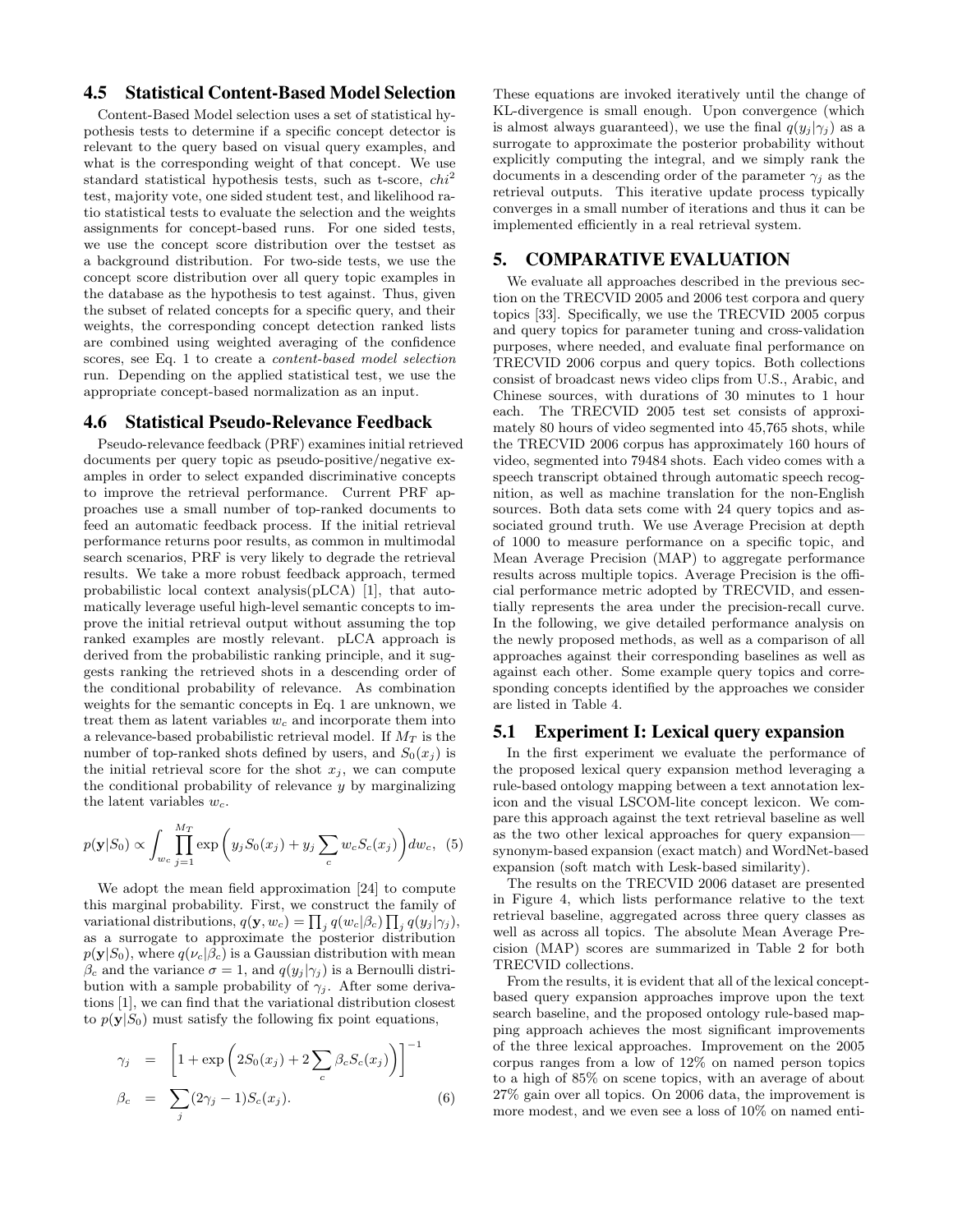

Figure 4: Performance evaluation of text-based retrieval baseline vs. concept-based re-ranking of baseline using three lexical query expansion approaches on TRECVID06 dataset and query topics.

| Query Class                                | Text- | Synonym | WordNet   Ontology |         |  |
|--------------------------------------------|-------|---------|--------------------|---------|--|
| $(\text{\# of topics})$                    | Only  | match   | similarity         | Mapping |  |
| <b>TRECVID-2005 Mean Average Precision</b> |       |         |                    |         |  |
| Person $X(7)$                              | 0.217 | 0.228   | 0.204              | 0.244   |  |
| People $(9)$                               | 0.066 | 0.1037  | 0.092              | 0.088   |  |
| Scenes $(8)$                               | 0.036 | 0.061   | 0.068              | 0.067   |  |
| All Topics $(24)$                          | 0.099 | 0.124   | 0.116              | 0.125   |  |
| TRECVID-2006 Mean Average Precision        |       |         |                    |         |  |
| Person $X(4)$                              | 0.148 | 0.127   | 0.123              | 0.133   |  |
| People $(12)$                              | 0.018 | 0.032   | 0.036              | 0.028   |  |
| Scenes $(8)$                               | 0.055 | 0.062   | 0.058              | 0.073   |  |
| All Topics<br>(24)                         | 0.052 | 0.058   | 0.058              | 0.060   |  |

Table 2: Performance summary (Mean Average Precision scores) for text-based retrieval baseline and three lexical query expansion approaches.

ties. However, we can still observe substantial gains on the other query classes, including a 100% gain on generic people events, and a 34% gain on scene topics, leading to an overall improvement of 17% across all topics. From the experiments we also note that the three lexical approaches are somewhat complementary since top performance on each query class is typically achieved by different approaches. The proposed ontology mapping-based approach is most consistent, however, and achieves the best overall performance on both the 2005 and 2006 datasets.

# 5.2 Experiment II: Statistical corpus analysis

We have evaluated the proposed statistical corpus analysisbased method for text query expansion using 2005 and 2006 TRECVID data sets and query topics. First, we empirically determine parameter values such as the thresholding method for concept confidence binarization, and the  $\mathcal{G}^2$ score confidence-level thresholding for concept selection per query. Visual concept detection is inherently probabilistic and therefore its values are continuous. For statistical mapping of concepts to related text we binarize these values using a threshold as a function of the collection mean,  $\mu$ , and standard deviation,  $\sigma$ , of concept confidence scores (see Section 3.4). In the end, we select the mean  $+2$  standard



Figure 5: Performance improvement of statistical corpus analysis-based query expansion relative to text retrieval baseline on TRECVID 2005 and 2006 datasets/topics.

deviations as a threshold but we observe the method is quite robust with respect to other parameter settings, as summarized in the following table listing the Mean Average Precision scores of the proposed query expansion approach for 3 different binarization thresholds:

| <b>TRECVID</b> |        |        | $2\sigma$<br>11, |
|----------------|--------|--------|------------------|
| 2005           | 0.1110 | 0.1144 | 0.1153           |
| 2006           | 0.0588 | 0.0579 | $\,0.0601\,$     |

The other parameter we consider in our experiments determines the significance threshold for computed  $\mathcal{G}^2$  correlation scores between a visual concept and a text term. We tried various significance levels based on the  $\chi^2$  distribution with 1 degree of freedom, and finally select a confidence interval of 99.9% but again we note that the method is robust with respect to this parameter, and the optimal setting generalizes on both collections:

| TRECVID | 95%    | $99\%$        | 99.9%        | 99.99% |
|---------|--------|---------------|--------------|--------|
| 2005    | 0.1137 | $0.1141$ .    | $\pm 0.1153$ | 0.1146 |
| 2006    | 0.0595 | $\mid 0.0599$ | $\pm 0.0601$ | 0.0598 |

The final performance results are summarized across 3 query classes and over all topics in Figure 5. On average, concept-based expansion improves the baseline retrieval result by 16% and 17% for the TRECVID 2005 and 2006 collections respectively. We note that specific person queries benefit the least and in fact, deteriorate on the 2006 set, but the other query classes improve significantly, with 30%– 40% gains on 2005 and over 100% gains on 2006 non-named people event queries. In Section 5.4, we show that the queryspecific nature of the improvement can be leveraged by our query-dependent fusion approach, which can adaptively select and fuse the best query expansion approaches for each topic, leading to further performance improvements.

# 5.3 Experiment III: Content-based Modeling

In this experiment, we evaluate the overall impact of contentbased components on multimodal baseline MM-baseline. MMbaseline is formed using query-independent fusion on text and content-based visual retrieval runs to create a joint text-visual baseline. The mean average precisions of modalities for TRECVID 2005 and 2006 dataset are shown in Ta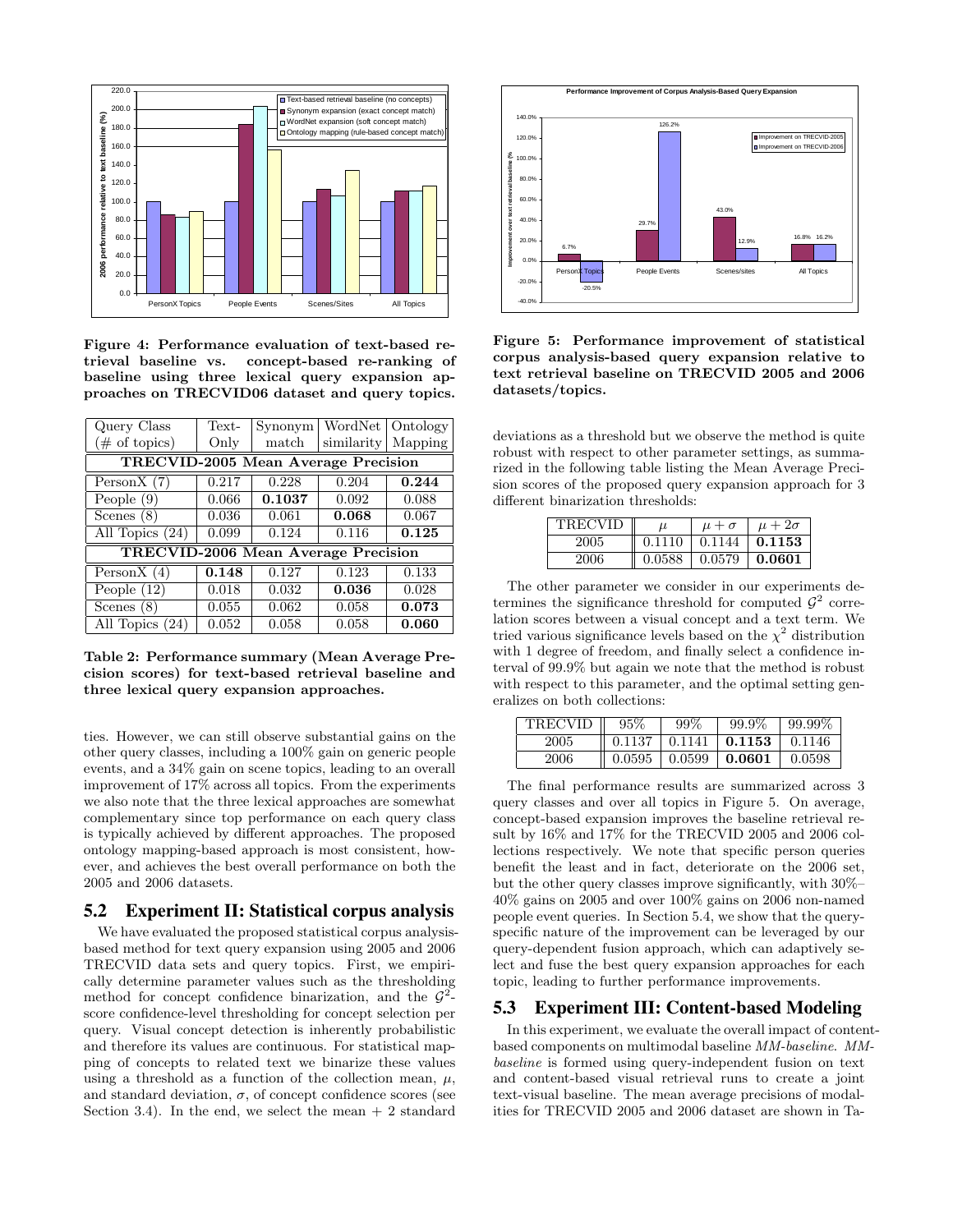ble 5.3. Content-based modeling component, termed MMcontent run is constructed as a fusion of multimodal baseline and semantic-based approach described in Sec. 4.4. MMcontent run improvement over baseline is significant over range of topics, and results in 25% improvement over multimodal baseline for 2006 dataset. Content-based model selection component, termed MM-model run is constructed as a fusion of multimodal baseline and content-based model selection approach from Sec. 4.5. We evaluated T-score,  $chi^2$ , majority vote, one-sided student test, and likelihood ratio statistical tests for LSCOM-lite concept relevance to the specific query topic using TRECVID 2005 dataset. Thresholds were fixed on the global level based on the 95% statistical confidence level. T-score had the highest MAP, and the fusion with multimedia baseline offered 6.7% improvement over baseline. This resulted in MAP improvement of 8.2% improvement over baseline for 2006 data, as shown in Table 5.3. The models selected on the selected TRECVID 2006 topics using T-score method are presented in Table 4. Since simple fusion of MM-content and MM-model run resulted in a poor improvement of only 3% over MM-baseline, we have selected MM-content run as the content-based query expansion candidate in the final fusion.

| <b>TRECVID</b> | oion cantuuttov ni viit mittä ruolon.<br>MM-baseline | MM-content | . MM-model |
|----------------|------------------------------------------------------|------------|------------|
| 2005           | 0.15143                                              | 0.16678    | 0.16169    |
| 2006           | 0.06962                                              | 0.08704    | 0.07535    |

Table 3: Content-based modeling impact on mean average precision (MAP) over the optimized multimodal baseline for TRECVID 2005 and 2006 topics for modeling approach (Sec. 4.4) and model selection (Sec. 4.5) approach.

# 5.4 Experiment IV: Overall Comparison

Table 4 listed three sample query topics from TRECVID'06 and their corresponding concepts identified by the approaches we considered. It can be observed that although these methods found some common concepts with each other, a number of unique concepts are identified by various approaches. For example, text-based approaches tend to identify semantically related concepts for the query, and their relation is easy to be interpreted by human. On the other hand, statisticalbased approaches and visual-based approaches can find other visually related concepts such as "US Flag" / "TV Screen" for the "Dick Cheney" query, "vegetation" for the "soccer" query, which are difficult to discover by textual relations alone. However, due to the noisy learning process, it is also possible for the last three approaches to introduce unexpected noises in the results, such as "weather" for the "Dick Cheney" query in the pLCA method.

In order to quantitatively analyze the effects of modelbased retrieval, we evaluate the overall system performance for all the model-based retrieval experts in two stages, where the first stage only considers the textual query, and the second stage takes multimodal queries including image examples into account. Figure 6(left) compares the MAP of the individual and fused retrieval experts. T-Baseline is the story-based text retrieval system on speech transcript only. T-pLCA re-ranks this baseline using probabilistic local context analysis and the LSCOM models as described in Section 4.6. T-Lexical and T-Corpus uses globally weighted linear combination of the two sets of model-scores (Sections 4.1 and 4.3) and the baseline text runs, respectively. We can see that each of pLCA, Lexical and Statistical approach improves the text retrieval baseline by 11%  $\sim$  14% (over a MAP of 0.051). Query-dependent fusion of the four modelbased retrieval runs brings the total improvement to 26%. In the second stage, we use query-independent fusion on text and content-based visual retrieval runs to create a joint text-visual baseline (MM-Baseline, which is 34% better than the text baseline. pLCA is again used to re-rank the baseline results to generate MM-pLCA. MM-Content augments MM-baseline by taking into account the concept presence of the visual examples as described in Section 4.4, resulting in 25% improvement over baseline alone for 2006 dataset. MM-fused is produced by query-dependent fusion on the three MM-runs, generating 0.0918 in MAP, or equivalently, a 77% improvement over the text-only baseline and 31% better than the multimodal baseline. In both experiments, pLCA can consistently bring a small improvement over the baseline approaches, but this improvement is not as significant as the MM-Content run in terms of average precision. These observations clearly confirm the advantage of leveraging additional semantic concepts over the text/image retrieval. Moreover, the complementary information provided by various expansion methods also allows us to further improve the retrieval results by combining their outputs.

Figure 6(right) shows the relative improvement in average precision of the T-fused and MM-fused runs for each of the 24 TRECVID06 queries sorted by the resulting improvement in MM-fused. We can see that the queries that maps well to existing LSCOM concepts with high-performing detectors (e.g., sports concept for query soccer goalpost) are indeed the ones with the most improvement, while the lack of rich semantic detectors hampers the improvement on some other queries, e.g., the last query people with 10 books.

# 6. CONCLUSION

In this paper we considered the problem of semantic conceptbased query expansion leveraging a set of visual concept detectors for video retrieval purposes. We presented a comprehensive review of existing approaches and proposed two novel methods based on lexical rule-based ontology mapping and statistical global corpus analysis. The statistical method is the first global corpus analysis-based method proposed for visual concept-based query expansion purposes, and performs on par with, or better than, the popular lexical approaches, without requiring manually constructed concept descriptions or ontology mapping rules. All approaches were evaluated on standard TRECVID benchmark datasets and query topics, and resulted in significant improvements over state-of-art retrieval baselines that do not use concept models. In particular, we observed 78% improvement over a text-based retrieval baseline and 31% improvement over a multimodal baseline. To the best of our knowledge, this paper contains the most comprehensive review and empirical evaluation to date of visual concept-based query expansion approaches.

# 7. REFERENCES

- (1) Reference removed for the purpose of anonymous review.<br>(2) A. Amir, J. Argillander, M. Campbell, A. Haubold, G. Iy
- [2] A. Amir, J. Argillander, M. Campbell, A. Haubold, G. Iyengar, S. Ebadollahi, F. Kang, M. R. Naphade, A. Natsev, J. R. Smith, J. Tevsi´c, and T. Volkmer. IBM Research TRECVID-2005 video retrieval system. In NIST TRECVID Video Retrieval Workshop, Gaithersburg, Maryland, November 2005.
- [3] S. Banerjee and T. Pedersen. Extended gloss overlaps as a measure of semantic relatedness. In Joint Conference on Artificial Intelligence, pages<br>805–810, Mexico, Aug. 9-15 2003. Morgan K.